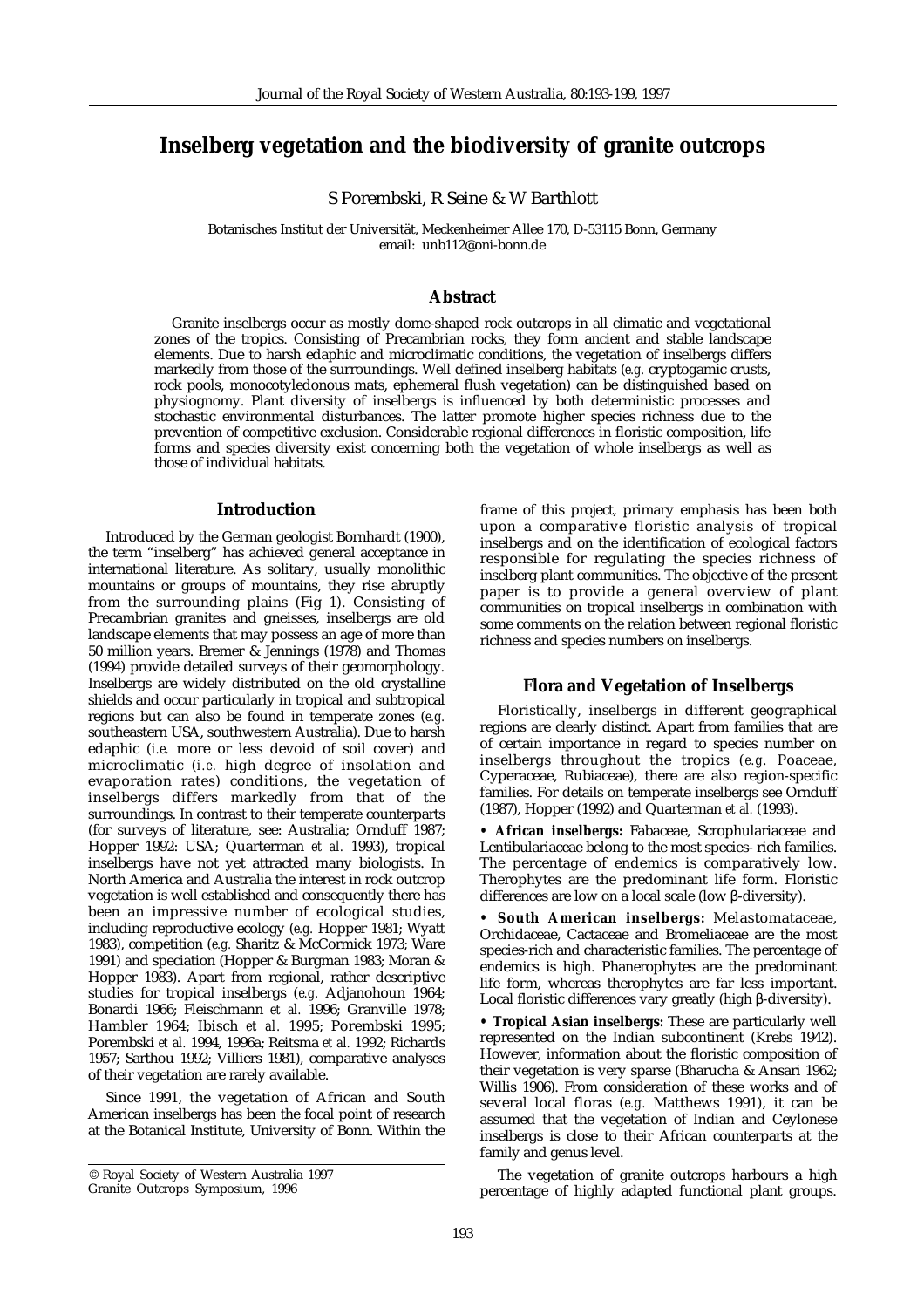

**Figure 1.** Dome-shaped granite inselberg in Brazil (Minas Gerais, near Camponario).

Above all, poikilohydric vascular plants (*i.e.* "resurrection plants", providing many examples of convergently developed taxa) are exceptionally well represented. Additional quite typical plant groups are succulents (Barthlott & Porembski 1996) and carnivorous plants (Seine *et al.* 1995).

Inselbergs form isolated insular ecosystems that host a vegetation consisting of physiognomically defined and well delimited habitats. Most characteristic are cryptogamic crusts, seasonally water-filled rock pools, monocotyledonous mats, ephemeral flush vegetation and wet flush vegetation. In the following, short characteristics of these habitats are given. A more detailed description is in preparation.

### **Cryptogamic crusts**

Exposed rock surfaces are almost completely covered by either specialized cyanobacterial lichens (typically *Peltula* spp) or cyanobacteria (frequently *Stigonema* spp and *Scytonema* spp; Büdel *et al.* 1994), which are responsible for the characteristic brownish or greyish colour of inselbergs. In seasonally dry, savanna regions, cyanobacterial lichens dominate on granite outcrops, whereas under rain forest climates the rocky slopes are commonly covered by cyanobacteria. Particularly where seepage water is available, moss cushions (in West Africa, frequently *Bryum arachnoideum*) may establish (Frahm & Porembski 1994).

#### **Seasonally water-filled rock pools**

These pools, water-filled after rainfall, soon dry out if not replenished by subsequent rain, and form temporal habitats. Short-lived herbs predominate. Besides species which are otherwise widespread on marshy ground (*e.g. Cyperus* spp, *Ludwigia* spp), there are specialists which are restricted to this habitat both on tropical and extratropical rock outcrops. Prominent examples are richly represented within the Scrophulariaceae, such as the Namibian *Chamaegigas intrepidus*, *Amphianthus pusillus* (southeastern USA) and species belonging to the genera *Lindernia* (*e.g. L. monroi* and *L. conferta,* Zimbabwe), *Dopatrium* (*e.g. D. longidens*, West Africa; Fig 2), *Glossostigma* (*e.g. G. drummondii*, Australia). Interestingly, there is a high percentage of poikilohydric species amongst these. Widespread on East African inselbergs are geophytic waterplants of the genus *Aponogeton* (*e.g. A. stuhlmannii*, Zimbabwe). Characteristic but frequently overlooked are geophytic *Isoetes* species (*e.g. I. nigritiana*, West Africa) that have also been recorded from extratropical inselbergs, like *I. melanospora* (Georgia, USA) and *I. australis* (Australia). These terrestrial species can be considered to be Gondwanan elements which have only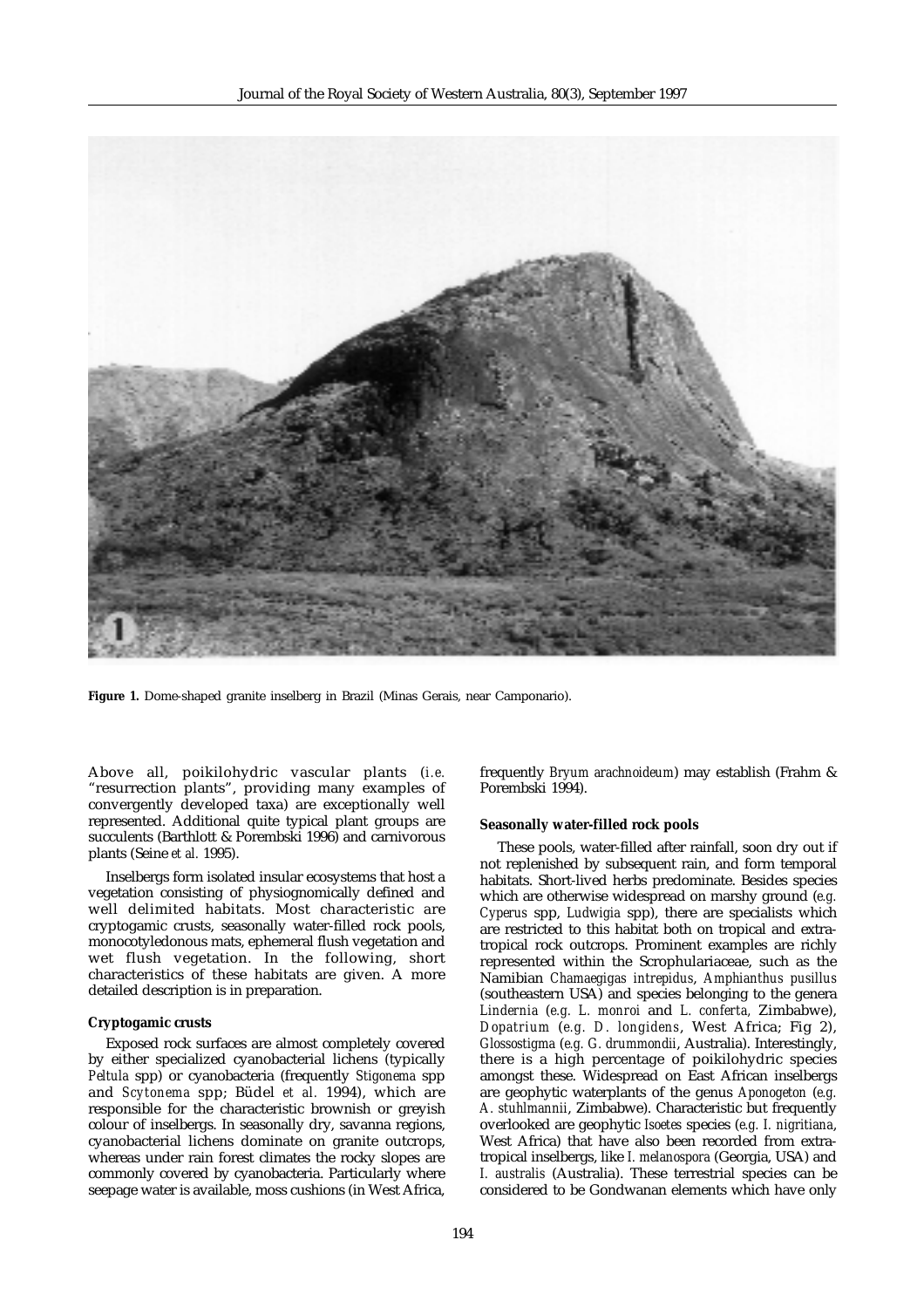

**Figure 2.** The Scrophulariaceae *Dopatrium longidens* is a characteristic colonizer of seasonally water-filled rock pools on West African granite outcrops. Photograph by Nadja Biedinger.

little or no long-range dispersal ability (Taylor & Hickey 1992).

## **Monocotyledonous mats**

Soil cover is usually absent. However, a substrate mainly consisting of decaying plant material is present. Carpet-like mats formed by Bromeliaceae, Cyperaceae and Velloziaceae cover even steep rocky slopes (Fig 3). In tropical Africa and Madagascar, Cyperaceae dominate (*Afrotrilepis* in West Africa; *Coleochloa* in East Africa and Madagascar) and Velloziaceae (Xerophyta) sometimes attain the status of co-dominants. On neotropical inselbergs, Bromeliaceae (*e.g. Pitcairnia* spp, *Dyckia* spp, *Vriesea* spp) and Velloziaceae dominate, whereas Cyperaceae (*Trilepis* spp) are of minor importance. On granite outcrops in southwestern Australia, several poikilohydric species of the genus *Borya* (*e.g. B. constricta*, *B. sphaerocephala*) form dense mat-like stands on exposed slopes. Mat-forming Cyperaceae and Velloziaceae possess convergently developed morphological (treeletlike habit), anatomical (roots possessing a velamen radicum; Porembski & Barthlott 1995), and physiological (poikilohydry) adaptations in order to withstand the harsh ecological conditions on inselbergs. Remarkably, most mat-forming species host a highly specific set of epiphytic orchids (*e.g. Polystachya microbambusa* on *Afrotrilepis pilosa* in West Africa).

Apart from monocotyledons, only a few other groups of vascular plants occur as mat formers on inselbergs, for example the poikilohydrous shrub *Myrothamnus* (*M. flabellifolia* in East Africa; *M. moschata* in Madagascar) and a number of likewise poikilohydric species of the fern genus *Selaginella* (*e.g. S. niamniamensis, S. dregei* in East Africa; *S. convoluta, S. sellowii* in Brazil).

#### **Ephemeral flush vegetation**

This term was introduced by Richards (1957) and denotes a vegetation type developing at the base of steep slopes over thin soil where water continuously seeps during the rainy season. Poaceae and Cyperaceae make up the largest part of the phytomass. Most striking are tiny ephemerals with members of Eriocaulaceae, Xyridaceae, Burmanniaceae and carnivorous plants (Fig 4; Droseraceae and Lentibulariaceae; *Utricularia, Genlisea;* Seine *et al.* 1995). In tropical Africa, this community is especially well developed (*i.e.* most rich in species) on inselbergs situated in savanna zones (Dörrstock *et al*. 1996).

#### **Wet flush vegetation**

This occurs on inclined, bare rocky slopes where water flows continuously during the rainy season. Typical are small-sized annuals, in particular *Xyris* spp and *Utricularia* spp, which are attached to cyanobacterial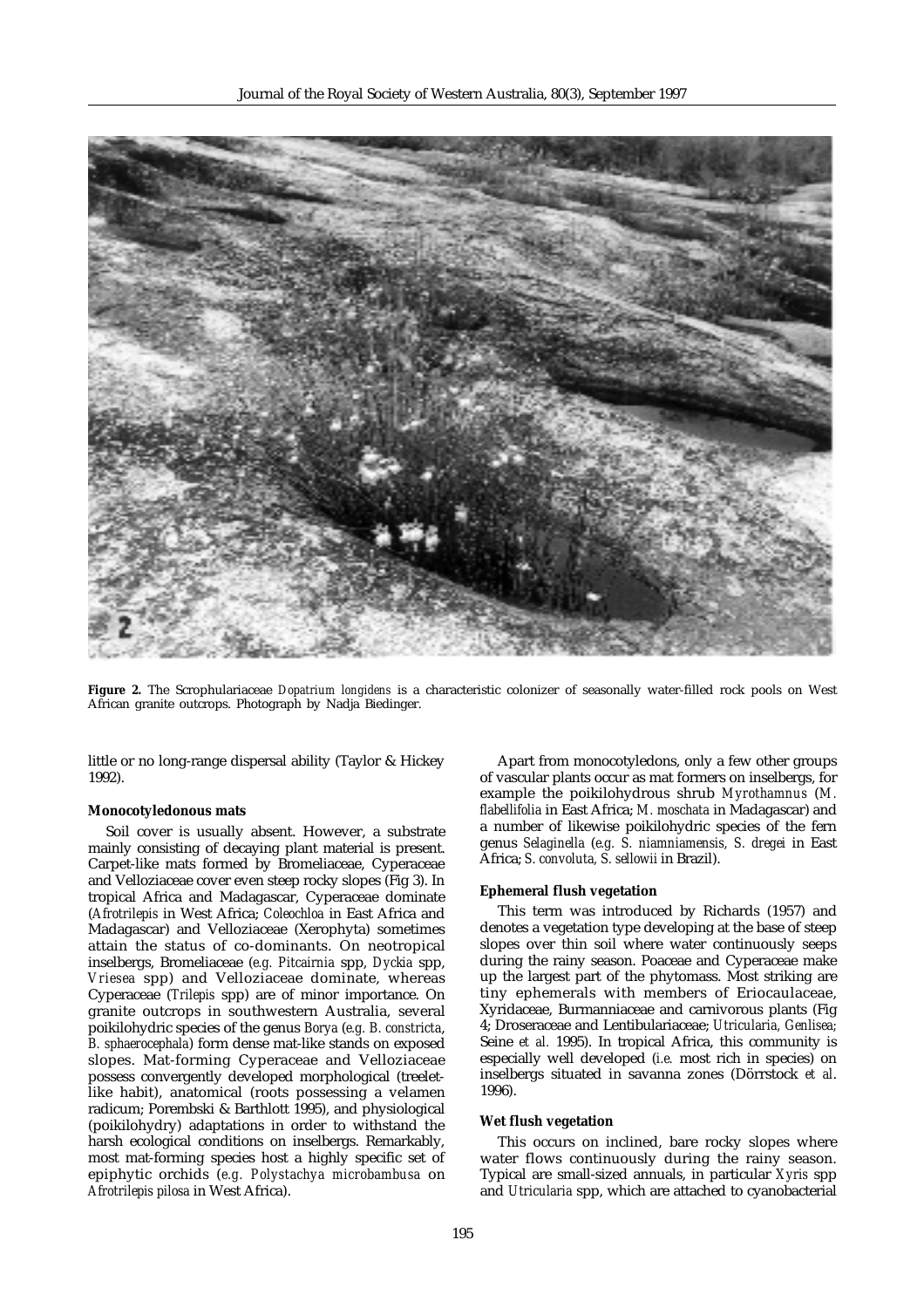

**Figure 3.** Mat-forming monocotyledons (here a bromeliad *Encholirium* sp) are a typical element of the vegetation of tropical inselbergs. Photograph by Nadja Biedinger.

crusts. Occasionally, small patches of mosses can be found which provide establishment sites for other vascular plants. This community develops best under humid tropical climates.

Despite fundamental floristic differences, the physiognomy of plant communities on inselbergs remains largely unchanged throughout the tropics. Inselbergs located in temperate regions are very similar to their tropical counterparts in regard to habitat composition. However, a major difference is evident in the widespread occurrence of monocotyledonous mats on tropical outcrops and their near absence from temperate inselbergs. The reason for this distinction is not clear yet. Presumably, climatic conditions (*i.e.* low temperatures) are responsible for the absence of slightly succulent (*e.g.* Bromeliaceae) or poikilohydric monocotyledons.

# **Species Diversity of Plant Communities on Inselbergs**

Traditionally over the past, islands have played a crucial role in ecological studies designed to achieve a better understanding of those factors influencing the species richness of habitat fragments. Though the bulk of scientific interest was directed to oceanic islands, naturally occurring continental island biotas may provide even better opportunities (*e.g.* because of less anthropogenic interference) for such studies. Due to their worldwide distribution, granitic outcrops offer excellent venues for comparative phytogeographical studies as well as for research on the controlling factors of species richness in isolated plant communities. Within the frame of this paper, consequences of abiotic influences and implications of biotic interactions for the diversity of the vegetation of inselbergs will be examined (for more details see Porembski *et al.* 1995, Porembski *et al.* 1996b).

#### **Seasonality promotes higher species diversity**

Observations on inselbergs in the Ivory Coast have revealed considerable habitat-specific differences in both alpha (*i.e.* the number of species) and β-diversity (*i.e.* the degree of change in species diversity along a transect or between habitats; Magurran 1988) between *Afrotrilepis* mats extending over large areas of rock and ephemeral flush communities which usually cover only a few square meters. In contrast to the almost monospecific monocot mats, which are dominated by the highly competitive Cyperaceae *Afrotrilepis pilosa* (with stems more than 1 m high, attaining an age of several hundred years), ephemeral flush communities may harbour several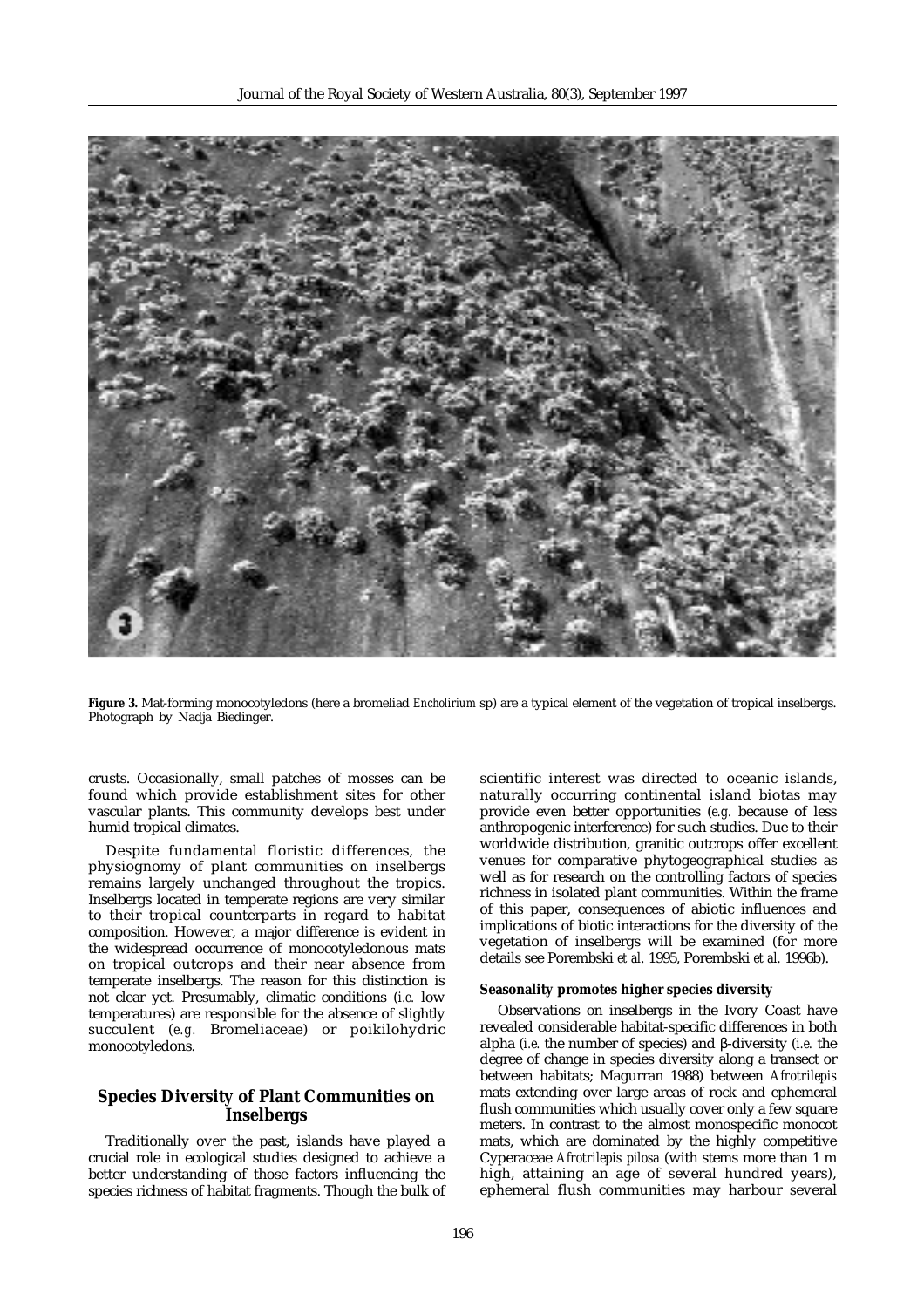

**Figure 4.** Tiny annuals and carnivorous species (*Drosera indica*) are the characteristic components of ephemeral flush communities on tropical inselbergs (Benin, West Africa). Photograph by Nadja Biedinger.

dozens of tiny ephemerals. Each year, with the onset of the first rains in the rainy season, the component species of the latter community must establish themselves anew, leaving much room for stochastic events. It is this abiotically driven dynamic between dry and rainy season that may prevent competitive exclusion, and therefore guarantees the persistence of a highly diverse plant community. The bulk of ephemeral flush species is very small (*i.e.* less than 15 cm in height), and most species are generally considered as weak competitors (*e.g.* the carnivorous plants). In contrast, the species-poor *Afrotrilepis* mats are in a state of equilibrium with *Afrotrilepis pilosa* which is the clearly dominating element, leaving few opportunities for the establishment of additional less competitive species.

Species diversity not only varies between different inselberg habitats, but there is also a considerable degree of within-habitat variation in species diversity along ecological gradients. For most habitats on Ivorian inselbergs, a decline in species diversity along a gradient from the seasonally dry savanna region towards the rainforest zone was observed that is in marked contrast with the diversity of the surrounding vegetation. Again, it is possible to conclude that climatic seasonality favors the maintenance of species-rich plant communities on inselbergs by preventing competitive exclusion. The

declining diversity of inselberg vegetation in the Ivory Coast from savanna towards rainforest is probably enforced by increasing isolation of rock outcrops in the latter region. Granite outcrops are less frequent in the rainforest zone which, also lacks further azonal habitats such as ferricretes. In the savanna zone, the higher number of inselbergs and ecologically similar sites may serve to reduce extinction rates (via metapopulation dynamics) and thus promotes more species-rich communities.

# **Regional differences in plant species-richness on inselbergs**

Studies on inselberg vegetation in different parts of the tropics showed large regional variations, both floristically and in regard to plant species-richness. The exact reasons for the pronounced differences in local plant species diversity on inselbergs situated, for example, in the Upper Guinea region of West Africa (low diversity) and in the Brazilian Atlantic rainforest (high diversity) have not been analyzed in detail yet. However, we assume that this difference is a consequence of the higher regional species diversity of the latter region (one of the global centers of biodiversity), resulting in a greater number of potential colonizers of inselberg habitats. This is illustrated by the considerably higher number of mat-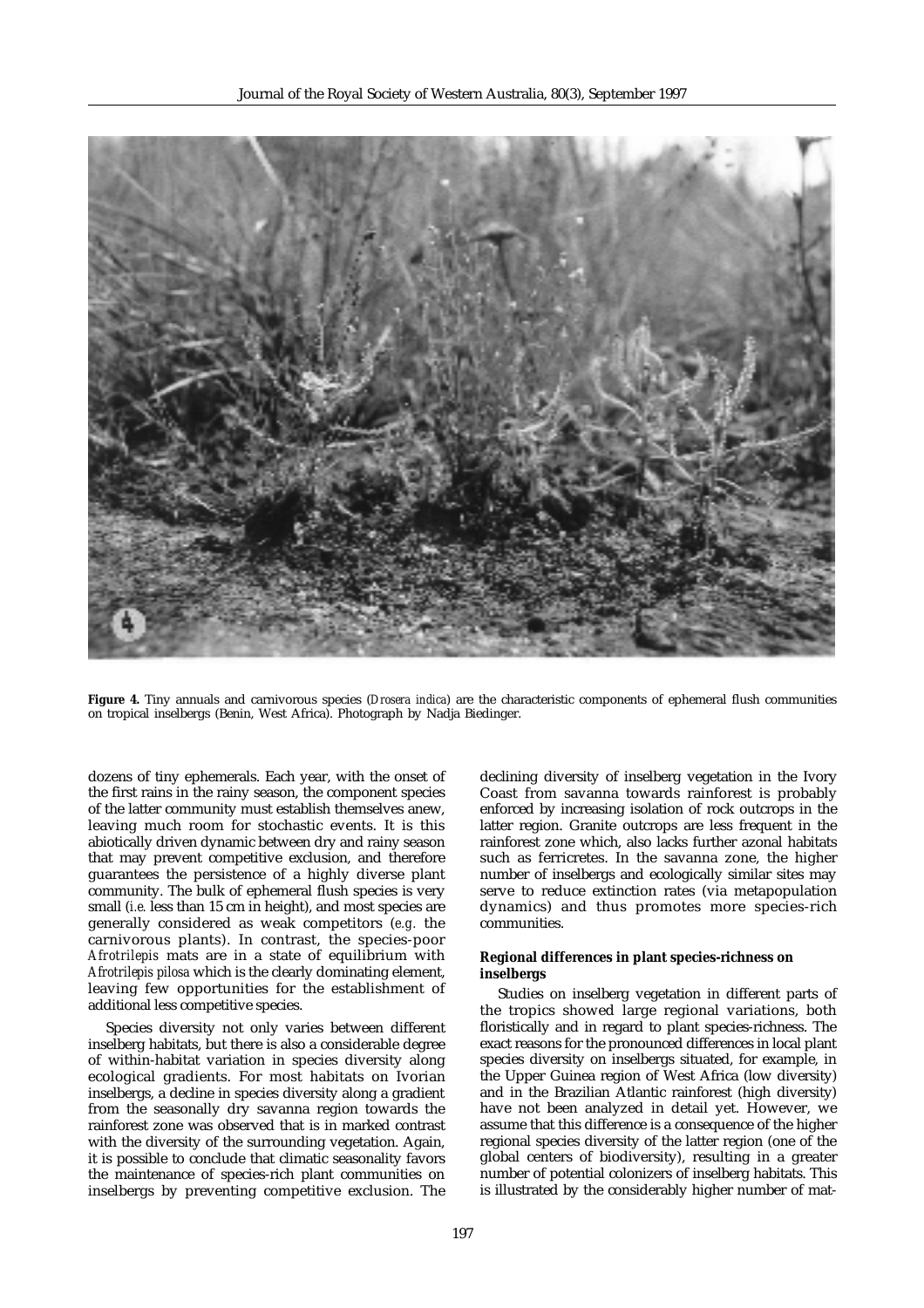forming species on Brazilian inselbergs (more than a dozen species of Bromeliaceae, Velloziaceae, Cyperaceae; *unpublished data*) compared to the more or less monospecific *Afrotrilepis* mats on West African inselbergs. On the local scale the species richness of the vegetation of inselbergs is probably also influenced by processes, such as source-sink effects and metapopulation dynamics which both affect extinction rates on rock outcrops (Porembski *et al.* 1996a).

It has to be the aim of future comparative studies to explain existing floristic differentiations and the variations in plant species diversity between inselbergs located in geographically distinct areas. Because they are relatively uniform in geology, granitic and gneissic inselbergs offer a unique opportunity for the search for general determinants of species diversity in plant communities.

*Acknowledgements***:** Financial support by the Deutsche Forschungsgemeinschaft (DFG-SPP "Mechanismen der Aufrechterhaltung tropischer Diversität") is gratefully acknowledged. The authors would also like to thank our Australian colleagues and, in particular, SD Hopper (Perth, Kings Park and Botanic Gardens) for support during fieldwork in Australia.

# **References**

- Adjanohoun E 1964 Végétation des savanes et des rochers découverts en Côte d´Ivoire centrale. Mémoires ORSTOM 7:1–178.
- Barthlott W & Porembski S 1996 Biodiversity of arid islands in tropical Africa: the vegetation of inselbergs. In: The Biodiversity of African Plants (eds L J G van der Maesen, X M van der Burgt & J M van Medenbach de Rooy). Proc. XIV<sup>th</sup> AETFAT Congress, Kluwer Academic Publishers, Dordrecht, 49–57.
- Bharucha F R & Ansari M Y 1962 Studies on the plant associations of slopes and screes of the Western Ghats, India. Vegetatio 11:141–154.
- Bonardi D 1966 Contribution à l´étude botanique des inselbergs de Côte d´Ivoire forestière. Diplome d´études supérieures de sciences biologiques, Université d´Abidjan, Ivory Coast.
- Bornhardt W 1900 Zur Oberflächengestaltung und Geologie Deutsch-Ostafrikas. Reimer, Berlin.
- Bremer H & Jennings J (eds) 1978 Inselbergs/Inselberge. Zeitschrift für Geomorphologie, N F, Supplement 31.
- Büdel B, Lüttge U, Stelzer R, Huber O & Medina E 1994 Cyanobacteria of rocks and soils of the Orinoco Lowlands and the Guayana Uplands, Venezuela. Botanica Acta 107:422–431.
- Dörrstock S, Porembski S & Barthlott W 1996 Ephemeral flush vegetation on inselbergs in the Ivory Coast (West Africa). Candollea 51:407–419.
- Fleischmann K, Porembski S, Biedinger N & Barthlott W 1996 Inselbergs in the sea: vegetation of granite outcrops of Mahé and Silhouette, Seychelles. Bulletin of the Geobotanical Institute ETH 62:61–74.
- Frahm J P & Porembski S 1994 Moose von Inselbergen aus Westafrika. Tropical Bryology 9:59–68.
- Granville de J J 1978 Recherches sur la flore et la végétation guyanaises. Thèse de Doctorat d´Etat, USTL, Montpellier.
- Hambler D J 1964 The vegetation of granitic outcrops in Western Nigeria. Journal of Ecology 52:573–594.
- Hopper S D 1981 Honeyeaters and their winter food plants on granite rocks in the central wheatbelt of Western Australia. Australian Wildlife Research 8:187–197.
- Hopper S D 1992 Patterns of plant diversity at the population and species level in south-west Australian mediterranean

ecosystems. In: Biodiversity of Mediterranean Ecosystems in Australia (ed R J Hobbs). Surrey Beatty & Sons, 27–46.

- Hopper S D & Burgman M A 1983 Cladistic and phenetic analyses of phylogenetic relationships among populations of *Eucalyptus caesia*. Australian Journal of Botany 31:35–49.
- Ibisch P L, Rauer G, Rudolph D & Barthlott W 1995 Floristic, biogeographical, and vegetational aspects of Pre-cambrian rock outcrops (inselbergs) in eastern Bolivia. Flora 190:299– 314.
- Krebs N 1942 Über Wesen und Verbreitung der tropischen Inselberge. Abh. Preuß. Akad. Wiss., Math.-nat.wiss. Kl. Nr. 6.
- Magurran A E 1988 Ecological Diversity and its Measurement. Chapman & Hall, London.
- Matthew K M 1991 An Excursion Flora of Central Tamilnadu, India. Oxford & IBH Publishing, New Delhi.
- Moran G F & Hopper S D 1983 Genetic diversity and insular population structure of the rare granite rock species *Eucalyptus caesia* Benth. Australian Journal of Botany 31:161– 172.
- Ornduff R 1987 Islands on Islands: Plant Life on the Granite Outcrops of Western Australia. H L Lyon Arboretum Lecture 15. University Press of Hawaii, Honolulu.
- Porembski, S & Barthlott W 1993 Ökogeographische differenzierung und Diversität der Vegetation von Inselbergen in der Elfenbeinküste. In: Animal-plant Interactions in Tropical Environments (eds W Barthlott, C M Naumann, K Schmidt-Loske & K L Schuchmann). Annual Meeting of the German Society for Tropical Ecology, Bonn 1992, 149–158.
- Porembski S, Barthlott W, Dörrstock S & Biedinger N 1994 Vegetation of rock outcrops in Guinea: granite inselbergs, sandstone table mountains, and ferricretes - remarks on species numbers and endemism. Flora 189:315–326.
- Porembski S & Brown G 1995 The vegetation of inselbergs in the Comoé-National Park (Ivory Coast). Candollea 50:351– 365.
- Porembski S & Barthlott W 1995 On the occurrence of a velamen radicum in tree-like Cyperaceae and Velloziaceae. Nordic Journal of Botany 15:625–629.
- Porembski S, Brown G & Barthlott W 1995 An inverted latitudinal gradient of plant diversity in shallow depressions on Ivorian inselbergs. Vegetatio 117:151–163.
- Porembski S 1996 Notes on the vegetation of inselbergs in Malawi. Flora 191:1–8.
- Porembski S, Szarzynski J, Mund J P & Barthlott W 1996a Biodiversity and vegetation of small-sized inselbergs in a West African rain forest (Taï, Ivory Coast). Journal of Biogeography 23: 47–55.
- Porembski S, Brown G & Barthlott W 1996b A species-poor tropical sedge community: *Afrotrilepis pilosa* mats on inselbergs in West Africa. Nordic Journal of Botany 16:239– 245.
- Quarterman E, Burbanck, M P & Shure, D J 1993 Rock outcrop communities: Limestone, Sandstone, and Granite. In: Biodiversity of the Southeastern United States (eds W H Martins, S G Boyce & A C Echternach). John Wiley & Sons, New York, 35–85.
- Reitsma J M, Louis A M & Floret J J 1992 Flore et végétation des inselbergs et dalles rocheuses: première étude au Gabon. Bulletin Museum National d'Histoire Naturelle B, Adansonia 14:73–97.
- Richards P W 1957 Ecological notes on West African Vegetation I. The plant communities of the Idanre Hills, Nigeria. Journal of Ecology 45:563–577.
- Sarthou C 1992 Dynamique de la végétation pionniere sur un inselberg en Guyane Française. Thèse de Doctorat d´Etat, Université Paris 6, Paris.